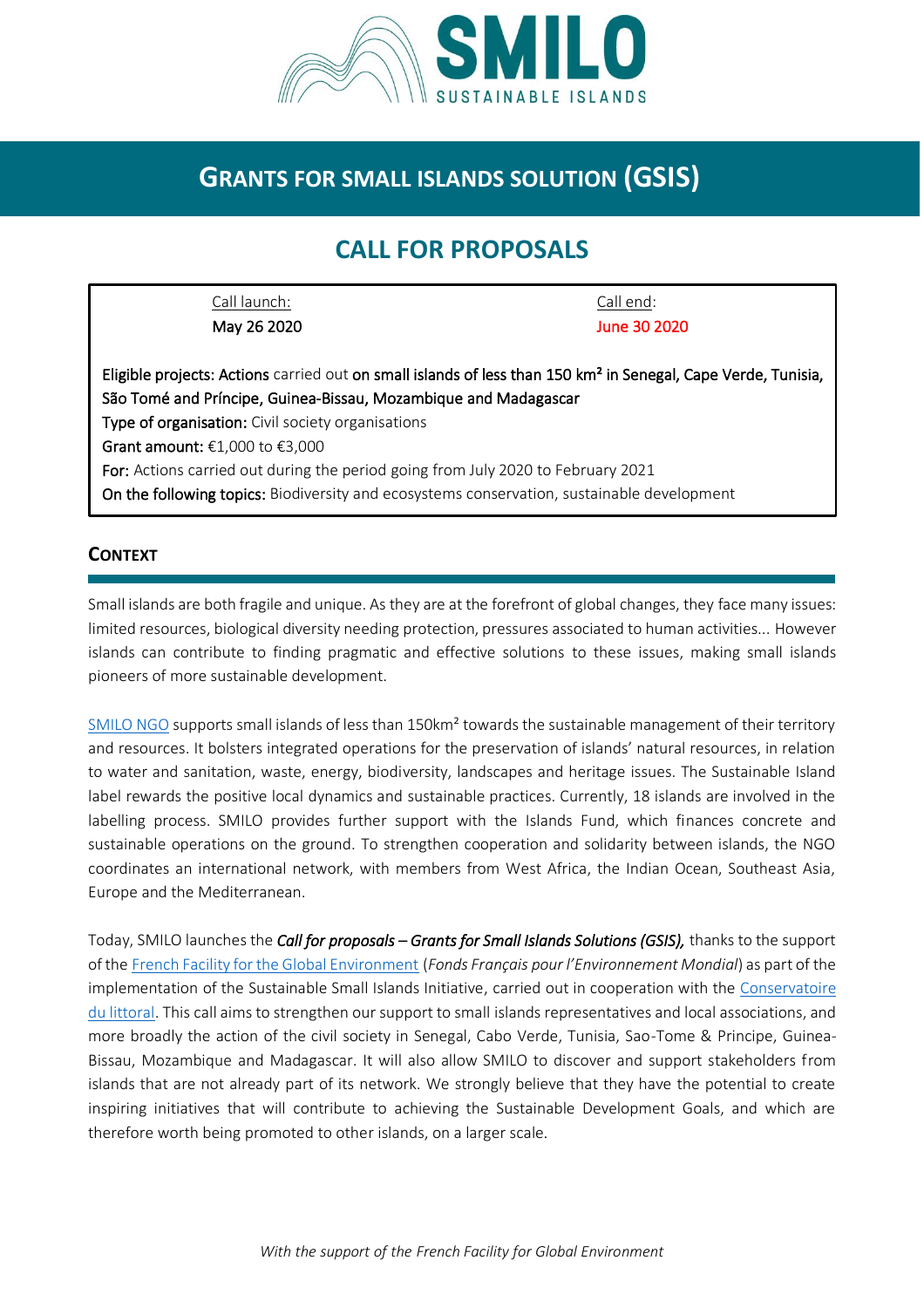

The GSIS is launched on the occasion of the international event CELEBRATE ISLANDS 2020, co-organised by the *[Conservatoire du Littoral,](http://www.conservatoire-du-littoral.fr/)* the [PIM Initiative for Mediterranean small islands](http://initiative-pim.org/index.php/en/home/) and [SMILO](http://www.smilo-program.org/en/) with the theme "Our solutions are on islands". This  $7<sup>th</sup>$  edition will take place from June 1 to 7, 2020. In this unprecedented context of global health crisis, it will give islands worldwide the opportunity to share their experience in facing Covid-19, through short videos that will be shared throughout the week. A series of webinar in different languages will also take place during this week, with the participation of experts and islanders from all around the world.

#### WHO CAN APPLY? WHICH OPERATIONS ARE ELIGIBLE?

You are a civil society organisation and your activities take place on an island smaller than 150 km2 in Tunisia, Cape Verde, Senegal, Madagascar, São Tomé and Príncipe, Guinea-Bissau or Mozambique? Whether you are a member of SMILO's network or not, you can apply to this grant!

Your project is eligible under three conditions:

- 1) It is part of a sustainable development approach, as described in the SMILO strategic principles (available [here\)](http://www.smilo-program.org/images/2-Label/principe_stratégiques/A_STRATEGIC_PRINCIPLES.pdf). Its main objective is to meet the need for biodiversity and ecosystems conservation (e.g. it concerns the conservation of endemic species of your island or the protection of an essential ecosystem for the biodiversity of your island, such as a mangroves or coral reefs...). In a complementary way, it could fall under one of the following sustainable development areas:
	- $\blacksquare$ Sustainable management of clear water and sanitation;
	- Energy, sustainable energy and energy efficiency, etc.;
	- Waste reduction and treatment, development of alternatives to plastic;
	- Landscape and heritage (integration of landscape in projects, enhancement and conservation of exceptional cultural and/or natural heritage, etc.);
- 2) It is innovative and inspiring for your territory, its population and its biodiversity. As such, it could:
	- a. Motivate other islands to replicate it (*e.g. the island of Bolama (Guinea-Bissau) would like to replicate the organic waste treatment project that has been implemented on the island of Principe (São Tomé and Príncipe));*
	- b. Could possibly be developed over the medium/long term by creating a local initiative (e.g. *the "Zlarin plastic-free island" initiative which purpose is to make the island of Zlarin (Croatia) the first plastic-free Croatian island*) or a new artisanal production chain (*e.g. creation of traditional jewellery from recycled glass on the island of Gorée (Senegal)*);
	- c. Mobilise numerous local stakeholders over multiple months through the implementation for example of an awareness campaign for tourists, involving well-known local personalities (such as actors, singers, politicians, etc.).

#### 3) The funded activity will be implemented during the period going from July 2020 to February 2021.

Eligible costs include: costs related to communication, transport/travel, purchase or renewal of equipment.